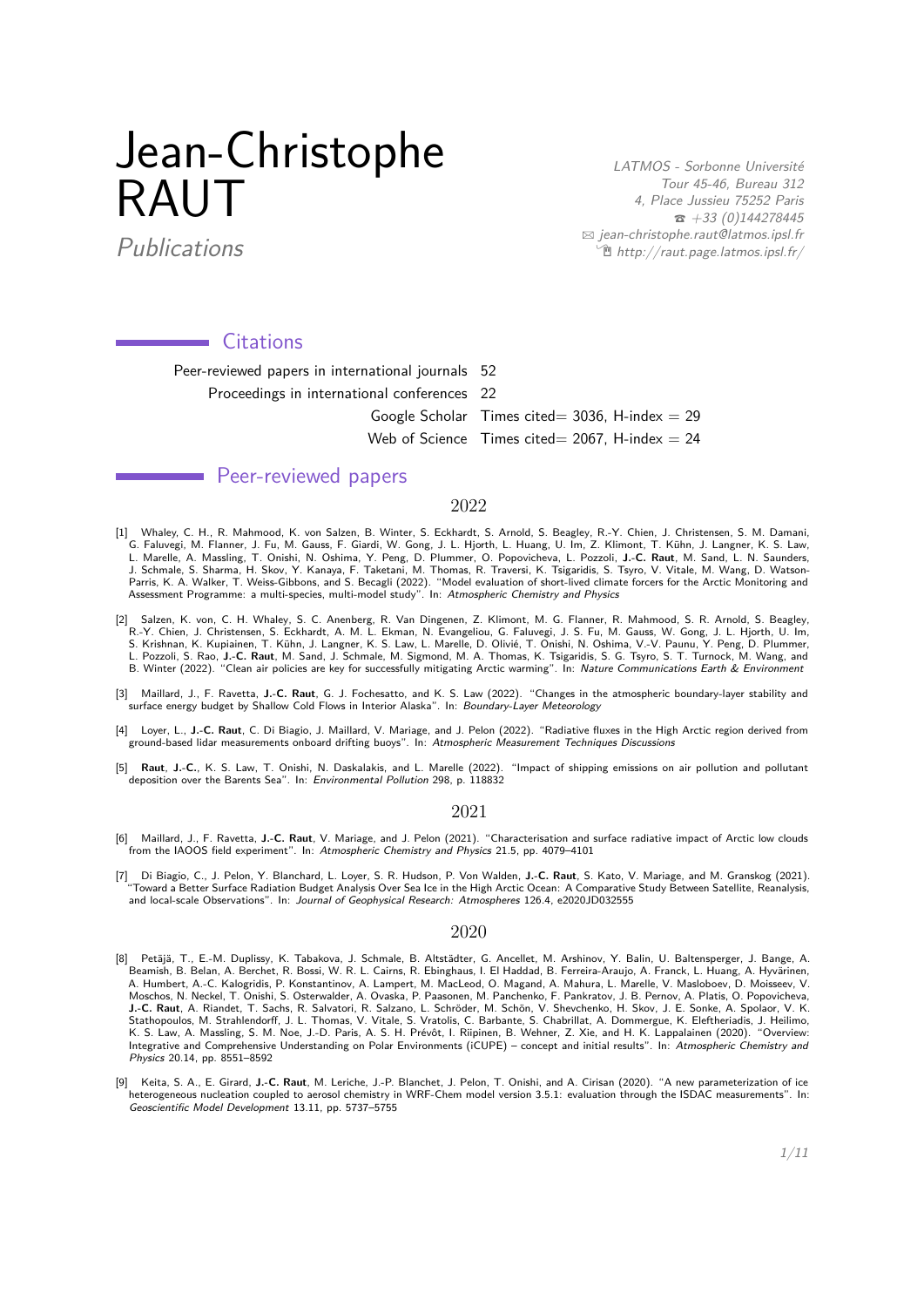2019

- [10] Keita, S. A., E. Girard, **J.-C. Raut**, J. Pelon, J.-P. Blanchet, O. Lemoine, and T. Onishi (2019). "Simulating Arctic Ice Clouds during<br>Spring Using an Advanced Ice Cloud Microphysics in the WRF Model". In: *Atmospher*
- [11] Totems, J., P. Chazette, and **J.-C. Raut** (2019). "Accuracy of current Arctic springtime water vapour estimates, assessed by Raman lidar". In: Quarterly Journal of the Royal Meteorological Society
- [12] Ancellet, G., I. E. Penner, J. Pelon, V. Mariage, A. Zabukovec, **J.-C. Raut**, G. Kokhanenko, and Y. S. Balin (2019). "Aerosol monitoring<br>in Siberia using an 808 nm automatic compact lidar". In: *Atmospheric Measuremen*

# 2018

- [13] Marelle, L., **J.-C. Raut**, K. S. Law, and O. Duclaux (2018). "Current and Future Arctic Aerosols and Ozone From Remote Emissions and Emerging Local Sources—Modeled Source Contributions and Radiative Effects". In: Journal of Geophysical Research: Atmospheres 123.22, pp. 12–942
- [14] Chazette, P., **J.-C. Raut**, and J. Totems (2018). "Springtime aerosol load as observed from ground-based and airborne lidars over northern Norway". In: Atmospheric Chemistry and Physics 18.17, pp. 13075–13095

## 2017

- [15] Marelle, L., **J.-C. Raut**, K. S. Law, L. K. Berg, J. D. Fast, R. C. Easter, M. Shrivastava, and J. L. Thomas (2017). "Improvements to the WRF-Chem 3.5. 1 model for quasi-hemispheric simulations of aerosols and ozone in the Arctic". In: Geoscientific Model Development 10.10, pp. 3661–3677
- [16] Law, K. S., A. Roiger, J. L. Thomas, L. Marelle, **J.-C. Raut**, S. Dalsøren, J. Fuglestvedt, P. Tuccella, B. Weinzierl, and H. Schlager (2017). Local Arctic air pollution: Sources and impacts". In: Ambio 46.3, pp. 453-463
- I7] Raut, J.-C., L. Marelle, J. D. Fast, J. L. Thomas, B. Weinzierl, K. S. Law, L. K. Berg, A. Roiger, R. C. Easter, K. Heimerl, T. Onishi,<br>J. Delanoë, and H. Schlager (2017). "Cross-polar transport and scavenging of Siber ACCESS summer campaign". In: Atmospheric Chemistry and Physics 17, pp. 10969–10995
- [18] Thomas, J. L., C. M. Polashenski, A. J. Soja, L. Marelle, K. A. Casey, H. D. Choi, **J.-C. Raut**, C. Wiedinmyer, L. K. Emmons, J. D. Fast,<br>J. Pelon, K. S. Law, M. G. Flanner, and J. E. Dibb (2017). "Quantifying black fires in Canada". In: Geophysical Research Letters 44.15, pp. 7965–7974
- [19] Tuccella, P., J. L. Thomas, K. S. Law, **J.-C. Raut**, L. Marelle, A. Roiger, B. Weinzierl, H. D. van Der Gon, H. Schlager, and T. Onishi (2017). "Air pollution impacts due to petroleum extraction in the Norwegian Sea during the ACCESS aircraft campaign". In: Elementa: Science of the Anthropocene 5, p. 25

## 2016

- [20] Ancellet, G., N. Daskalakis, **J.-C. Raut**, D. Tarasick, J. Hair, B. Quennehen, F. Ravetta, H. Schlager, A. J. Weinheimer, A. M. Thompson, B. Johnson, J. L. Thomas, and K. S. Law (2016). "Analysis of the latitudinal variability of tropospheric ozone in the Arctic using the large number of aircraft and ozonesonde observations in early summer 2008". In: Atmospheric Chemistry and Physics 16.20, pp. 13341–13358
- [21] Quennehen, B., **J.-C. Raut**, K. S. Law, N. Daskalakis, G. Ancellet, C. Clerbaux, S.-W. Kim, M. Lund, G. Myhre, D. Olivié, S. Safieddine, R. B. Skeie, J. L. Thomas, S. Tsyro, A. Bazureau, N. Bellouin, M. Hu, M. Kanakidou, Z. Klimont, K. Kupiainen, S. Myriokefalitakis, J. Quaas,<br>S. T. Rumbold, M. Schulz, R. Cherian, A. Shimizu, J. Wang, S.-C. Yoon, and T. Zhu distributions over east Asia during summer 2008". In: Atmospheric Chemistry and Physics 16.17, pp. 10765–10792
- [22] Marelle, L., J. L. Thomas, **J.-C. Raut**, K. S. Law, J.-P. Jalkanen, L. Johansson, A. Roiger, H. Schlager, J. Kim, A. Reiter, and B. Weinzierl (2016). "Air quality and radiative impacts of Arctic shipping emissions in the summertime in northern Norway: from the local to the regional scale". In: Atmospheric Chemistry and Physics 16.4, pp. 2359–2379
- [23] Chazette, P., C. Flamant, **J.-C. Raut**, J. Totems, and X. Shang (2016a). "Tropical moisture enriched storm tracks over the Mediterranean and their link with intense rainfall in the Cevennes-Vivarais area during HyMeX". in: Quarterly Journal of the Royal Meteorological Society 142, pp. 320–334
- [24] Chazette, P., C. Flamant, X. Shang, J. Totems, **J.-C. Raut**, A. Doerenbecher, V. Ducrocq, N. Fourrié, O. Bock, and S. Cloché (2016b). "A multi-instrument and multi-model assessment of atmospheric moisture variability over the western Mediterranean during HyMeX". in: Quarterly Journal of the Royal Meteorological Society 142, pp. 7–22

#### 2015

- [25] Stohl, A., B. Aamaas, M. Amann, L. Baker, N. Bellouin, T. K. Berntsen, O. Boucher, R. Cherian, W. Collins, N. Daskalakis, M. Dusinska, S. Eckhardt, J. S. Fuglestvedt, M. Harju, C. Heyes, Ø. Hodnebrog, J. Hao, U. Im, M. Kanakidou, Z. Klimont, K. Kupiainen, K. S. Law, M. T.<br>Lund, R. Maas, C. R. MacIntosh, G. Myhre, S. Myriokefalitakis, D. Olivié, J. Quaas, M. Schulz, Ø. Seland, K. P. Shine, R. B. Skeie, S. Wang, K. E. Yttri, and T. Zhu (2015). "Evaluating the climate and air quality impacts of short-lived pollutants". In: Atmospheric Chemistry and Physics 15.18, pp. 10529–10566
- [26] Di Biagio, C., L. Doppler, C. Gaimoz, N. Grand, G. Ancellet, **J.-C. Raut**, M. Beekmann, A. Borbon, K. Sartelet, J.-L. Attié, F. Ravetta, and P. Formenti (2015). "Continental pollution in the western Mediterranean basin: vertical profiles of aerosol and trace gases measured over<br>the sea during TRAQA 2012 and SAFMED 2013". In: *Atmospheric Chemistry and Physi*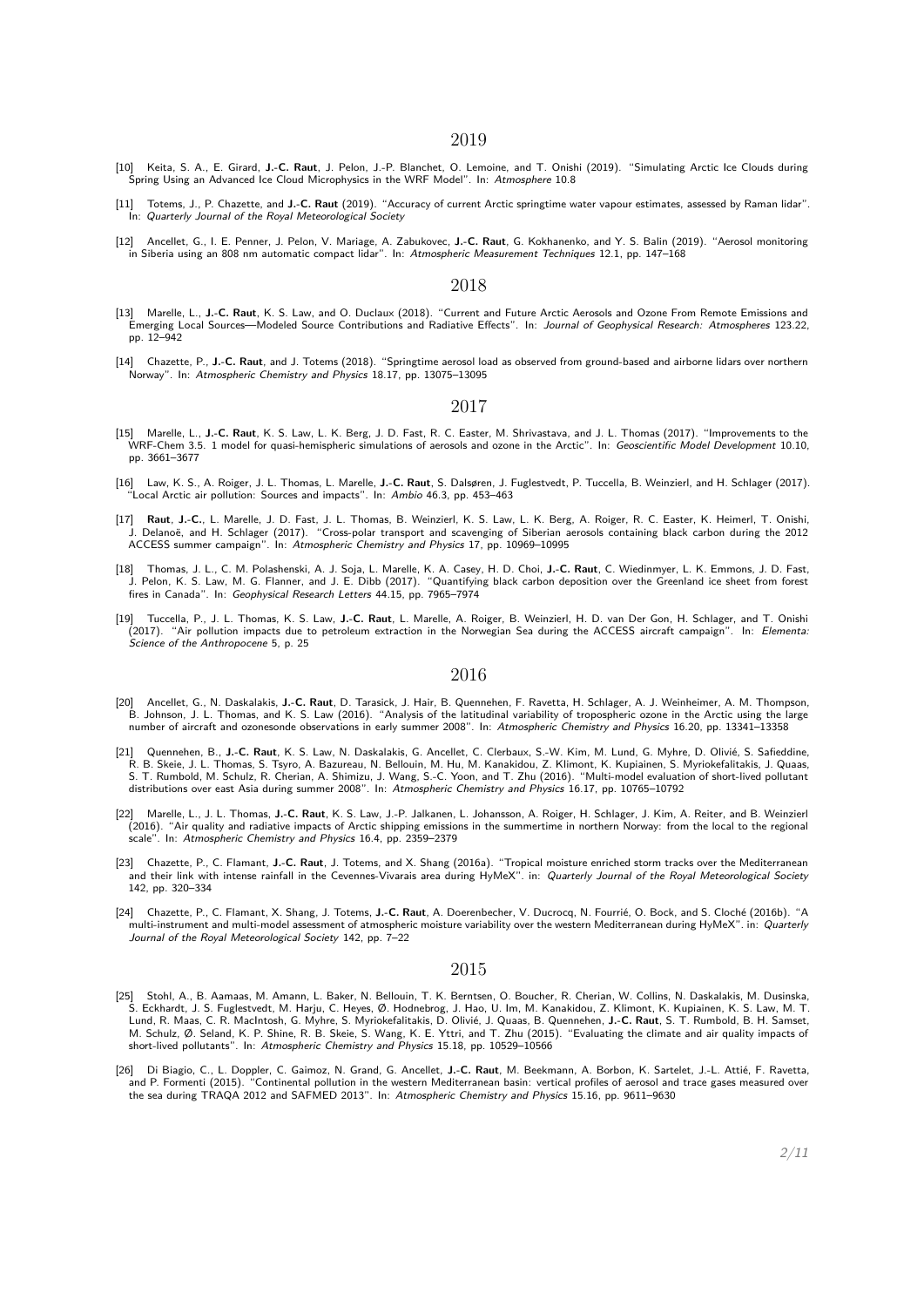- [27] Eckhardt, S., B. Quennehen, D. J. L. Oliviè, T. K. Berntsen, R. Cherian, J. H. Christensen, W. Collins, S. Crepinsek, N. Daskalakis,<br>M. Flanner, A. Herber, C. Heyes, Ø. Hodnebrog, L. Huang, M. Kanakidou, Z. Klimont, J A. Massling, S. Myriokefalitakis, I. E. Nielsen, J. K. Nøjgaard, J. Quaas, P. K. Quinn, **J.-C. Raut**, S. T. Rumbold, M. Schulz, S. Sharma,<br>R. B. Skeie, H. Skov, T. Uttal, K. von Salzen, and A. Stohl (2015). "Current model concentrations in the Arctic atmosphere: a multi-model evaluation using a comprehensive measurement data set". In: Atmospheric Chemistry and Physics 15.16, pp. 9413–9433
- [28] Emmons, L., S. Arnold, S. Monks, V. Huijnen, S. Tilmes, K. S. Law, J. L. Thomas, J.-**C. Raut**, I. Bouarar, S. Turquety, Y. Long, B. Duncan, S. Steenrod, S. Strode, J. Flemming, J. Mao, J. Langner, A. M. Thompson, D. T observations". In: Atmospheric Chemistry and Physics 15.12, pp. 6721–6744
- [29] Roiger, A., J.-L. Thomas, H. Schlager, K. S. Law, J. Kim, A. Schäfler, B. Weinzierl, F. Dahlkötter, I. Krisch, L. Marelle, A. Minikin, J.-C. Raut, A. Reiter, M. Rose, M. Scheibe, P. Stock, R. Baumann, I. Bouarar, C. Clerbaux, M. George, T. Onishi, and J. Flemming (2015).<br>"Quantifying emerging local anthropogenic emissions in the Arctic region: The ACCESS American Meteorological Society 96.3, pp. 441–460
- .[30] Marelle, L., **J.-C. Raut**, J. L. Thomas, K. S. Law, B. Quennehen, G. Ancellet, J. Pelon, A. Schwarzenboeck, and J. D. Fast (2015).<br>Transport of anthropogenic and biomass burning aerosols from Europe to the Arctic d Physics 15.7, pp. 3831–3850
- [31] Monks, S., S. Arnold, L. Emmons, K. S. Law, S. Turquety, B. Duncan, J. Flemming, V. Huijnen, S. Tilmes, J. Langner, J. Mao, Y.<br>Long, J. L. Thomas, S. D. Steenrod, J. C. Raut, C. Wilson, M. P. Chipperfield, G. S. Disk (2015). "Multi-model study of chemical and physical controls on transport of anthropogenic and biomass burning pollution to the Arctic". In: Atmospheric Chemistry and Physics 15.6, pp. 3575–3603
- [32] Kim, Y., K. Sartelet, **J.-C. Raut**, and P. Chazette (2015). "Influence of an urban canopy model and PBL schemes on vertical mixing for air quality modeling over Greater Paris". In: Atmospheric Environment 107, pp. 289-306

## 2014

[33] Safieddine, S., A. Boynard, P.-F. Coheur, D. Hurtmans, G. Pfister, B. Quennehen, J. L. Thomas, **J.-C. Raut**, K. S. Law, Z. Klimont, J. Hadji-Lazaro, M. George, and C. Clerbaux (2014). "Summertime tropospheric ozone assessment over the Mediterranean region using the<br>thermal infrared IASI/MetOp sounder and the WRF-Chem model". In: *Atmospheric chemistry* 

# 2013

- [34] Kim, Y., K. Sartelet, **J.-C. Raut**, and P. Chazette (2013). "Evaluation of the Weather Research and Forecast/urban model over Greater Paris". In: Boundary-layer meteorology 149.1, pp. 105-132
- [35] Thomas, J. L., **J.-C. Raut**, K. S. Law, L. Marelle, G. Ancellet, F. Ravetta, J. D. Fast, G. Pfister, L. Emmons, G. Diskin, A. Weinheimer, A. Roiger, and H. Schlager (2013). "Pollution transport from North America to Greenland during summer 2008". In: Atmospheric Chemistry and Physics 13.7, pp. 3825–3848

# 2012

- [36] Chazette, P., M. Bocquet, P. Royer, V. Winiarek, **J.-C. Raut**, P. Labazuy, M. Gouhier, M. Lardier, and J.-P. Cariou (2012). "Eyjafjallajökull ash concentrations derived from both lidar and modeling". In: Journal of Geophysical Research: Atmospheres 117.D20
- [37] McMeeking, G., M. Bart, P. Chazette, J. M. Haywood, J. Hopkins, J. McQuaid, W. Morgan, **J.-C. Raut**, C. Ryder, N. Savage, K. Turnbull, and H. Coe (2012). "Airborne measurements of trace gases and aerosols over the London metropolitan region". In: Atmospheric Chemistry and Physics 12.11, pp. 5163–5187

# 2011

- [38] Royer, P., P. Chazette, K. Sartelet, Q. Zhang, M. Beekmann, and **J.-C. Raut** (2011). "Comparison of lidar-derived PM 10 with regional<br>-10705 modeling and ground-based observations in the frame of MEGAPOLI experiment". 10726
- [39] Granier, C., B. Bessagnet, T. Bond, A. D'Angiola, H. D. van Der Gon, G. J. Frost, A. Heil, J. W. Kaiser, S. Kinne, Z. Klimont, S. Kloster, J.-F. Lamarque, C. Liousse, T. Masui, F. Meleux, A. Mieville, T. Ohara, **J.-C. Raut**, K. Riahi, M. Schultz, S. J. Smith, A. Thompson, J. van<br>Aardenne, G. R. van der Werf, and D. P. van Vuuren (2011). "Evolution of anthropo global and regional scales during the 1980–2010 period". In: Climatic Change 109.1-2, p. 163

# 2010

- [40] Royer, P., **J.-C. Raut**, G. Ajello, S. Berthier, and P. Chazette (2010). "Synergy between CALIOP and MODIS instruments for aerosol monitoring: application to the Po Valley". In: Atmospheric Measurement Techniques 3.4, pp. 893–907
- [41] Chazette, P., **J.-C. Raut**, F. Dulac, S. Berthier, S.-W. Kim, P. Royer, J. Sanak, S. Loaëc, and H. Grigaut-Desbrosses (2010). "Simultaneous observations of lower tropospheric continental aerosols with a ground-based, an airborne, and the spaceborne CALIOP lidar system". In: Journal of Geophysical Research: Atmospheres 115.D4
- [42] Lemaitre, C., C. Flamant, J. Cuesta, **J.-C. Raut**, P. Chazette, P. Formenti, and J. Pelon (2010). "Radiative heating rates profiles associated with a springtime case of Bodélé and Sudan dust transport over West Africa". In: Atmospheric Chemistry and Physics 10.17, pp. 8131-8150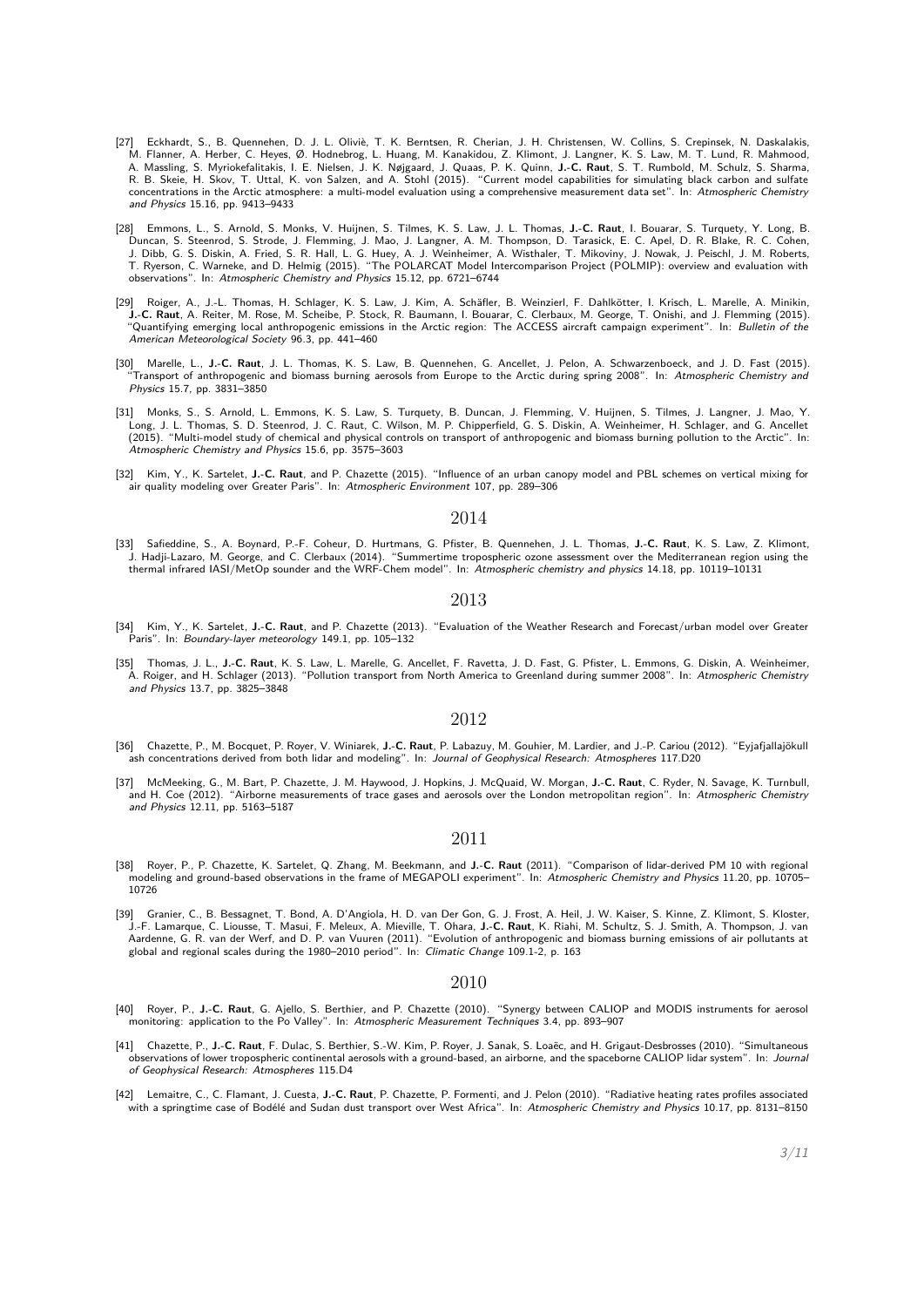[43] Haeffelin, M., T. Bergot, T. Elias, R. Tardif, D. Carrer, P. Chazette, M. Colomb, P. Drobinski, E. Dupont, J.-C. Dupont, L. Gomes,<br>L. Musson-Genon, C. Pietras, A. Plana-Fattori, A. Protat, J. Rangognio, **J.-C. Raut** 

## 2009

- [44] **Raut**, **J.-C.** and P. Chazette (2009). "Assessment of vertically-resolved PM 10 from mobile lidar observations". In: Atmospheric Chemistry and Physics 9.21, pp. 8617–8638
- [45] Elias, T., M. Haeffelin, P. Drobinski, L. Gomes, J. Rangognio, T. Bergot, P. Chazette, **J.-C. Raut**, and M. Colomb (2009). "Particulate contribution to extinction of visible radiation: pollution, haze, and fog". In: Atmospheric Research 92.4, pp. 443–454
- [46] **Raut**, **J.-C.**, P. Chazette, and A. Fortain (2009b). "New approach using lidar measurements to characterize spatiotemporal aerosol mass distribution in an underground railway station in Paris". In: Atmospheric environment 43.3, pp. 575–583
- [47] **Raut**, **J.-C.**, P. Chazette, and A. Fortain (2009a). "Link between aerosol optical, microphysical and chemical measurements in an underground railway station in Paris". In: Atmospheric Environment 43.4, pp. 860–868

## 2008

- [48] **Raut**, **J.-C.** and P. Chazette (2008a). "Radiative budget in the presence of multi-layered aerosol structures in the framework of AMMA SOP-0". In: Atmospheric Chemistry and Physics 8.22, pp. 6839–6864
- [49] Bergot, T., M. Haeffelin, L. Musson-Genon, R. Tardiff, M. Colomb, C. Boitel, G. Bouhours, T. Bourriane, D. Carrer, J. Challet, P. Chazette, P. Drobinski, E. Dupont, J.-C. Dupont, T. Elias, C. Fesquet, O. Garrouste, L. Gomes, A. Guerin, F. Lapouge, Y. Lefranc, D. Legain, C. Pietras, A. Plana-Fattori, J. Rangognio, **J.-C. Raut**, S. Remy, B. Romand, and X. Zhang (2008). "Paris-Fog: des chercheurs dans le brouillard". In: La Météorologie 62, pp. 48–58
- 50] Kim, S.-W., S. Berthier, **J.-C. Raut**, P. Chazette, F. Dulac, and S.-C. Yoon (2008). "Validation of aerosol and cloud layer structures from<br>the space-borne lidar CALIOP using a ground-based lidar in Seoul, Korea". In:
- [51] **Raut**, **J.-C.** and P. Chazette (2008b). "Vertical profiles of urban aerosol complex refractive index in the frame of ESQUIF airborne measurements". In: Atmospheric Chemistry and Physics 8.4, pp. 901–919

#### 2007

[52] **Raut**, **J.-C.** and P. Chazette (2007). "Retrieval of aerosol complex refractive index from a synergy between lidar, sunphotometer and in situ measurements during LISAIR experiment". In: Atmospheric Chemistry and Physics 7.11, pp. 2797–2815

# Books and international reports

- [1] AMAP (2021). *Assessment Programme (AMAP). 2021. The Impact of Short-Lived Climate Forcers on Arctic climate, air quality and health.<br>Tech. rep. Arctic Monitoring and Assessment Programme (AMAP), Oslo, Norway*
- [2] AMAP (2015). AMAP Assessment 2015: Black carbon and ozone as Arctic climate forcers. Tech. rep. Arctic Monitoring and Assessment Programme (AMAP), Oslo, Norway. Chap. Modeled and measured distribution and seasonality of short-lived climate forcers in the Arctic, pp. 53–70

# Proceedings in international conferences with reviewing board

- [1] Di Biagio, C., Pelon, J., Blanchard, Y., Loyer, L. Hudson, S. R., Von Walden, P., **Raut, J.-C.**, Kato, S. Mariage, V., Granskog, M. : Surface Radiation Budget Analysis over sea ice in the Arctic Ocean: Comparison Between Satellite, Re–analysis, and Local–Scale Observations, International Radiation Symposium (IRS), Thessaloniki, Greece, 14-18 June, 2021.
- [2] Pelon, J., Di Biagio, C., Mariage, V., Genau, P., Loyer, L., **Raut, J.-C.**, Ancellet, G. : IAOOS observations of aerosols and clouds in the high Arctic bu autonomous drifting lidar platforms,Reviewed and revised papers presented at the 29th International Laser Radar Conference (ILRC), Hefei, Anhui, China, 24-28 June, 2019.
- [3] Chazette, P., **Raut, J.-C.**, Totems, J., Shang, X., Caudoux, C., Delanoë, J., Law, K. S. : Raman lidars for a better understanding of pollution in the Arctic System (PARCS), Reviewed and revised papers presented at the 28th International Laser Radar Conference (ILRC), Bucharest, Romania, 25-30 June, 2017.
- [4] Totems, J., Chazette, P., Shang, X., Flamant, C., **Raut, J.-C.**, Doerenbecher, A., Ducrocq, V., Bock, O., Marnas, F. : Water vapor measurements by mobile Raman lidar over the Mediterranean Sea in the framework of HyMeX: application to multi-platform validation of moisture profiles, Reviewed and revised papers presented at the 27th International Laser Radar Conference (ILRC), New York, USA, 5-10 July, 2015.
- [5] Chazette, P., **Raut, J.-C.**, Haywood, J., Ryder, C., Coe, H., Morgan, W., Turnbull, K., McMeeking, G., and Williams, P.: London pollution observed using the synergy between ground-based mobile lidar and airborne measurements, Reviewed and revised papers presented at the 25th International Laser Radar Conference (ILRC), St Petersburg, Russia, July, 2010.
- [6] Royer, P., Chazette, P., **Raut, J.-C.** : Vertical profiles of PM10 concentrations derived from mobile lidar measurements in the framework of the MEGAPOLI experiment, Reviewed and revised papers presented at the 25th International Laser Radar Conference (ILRC), St Petersburg, Russia, July, 2010.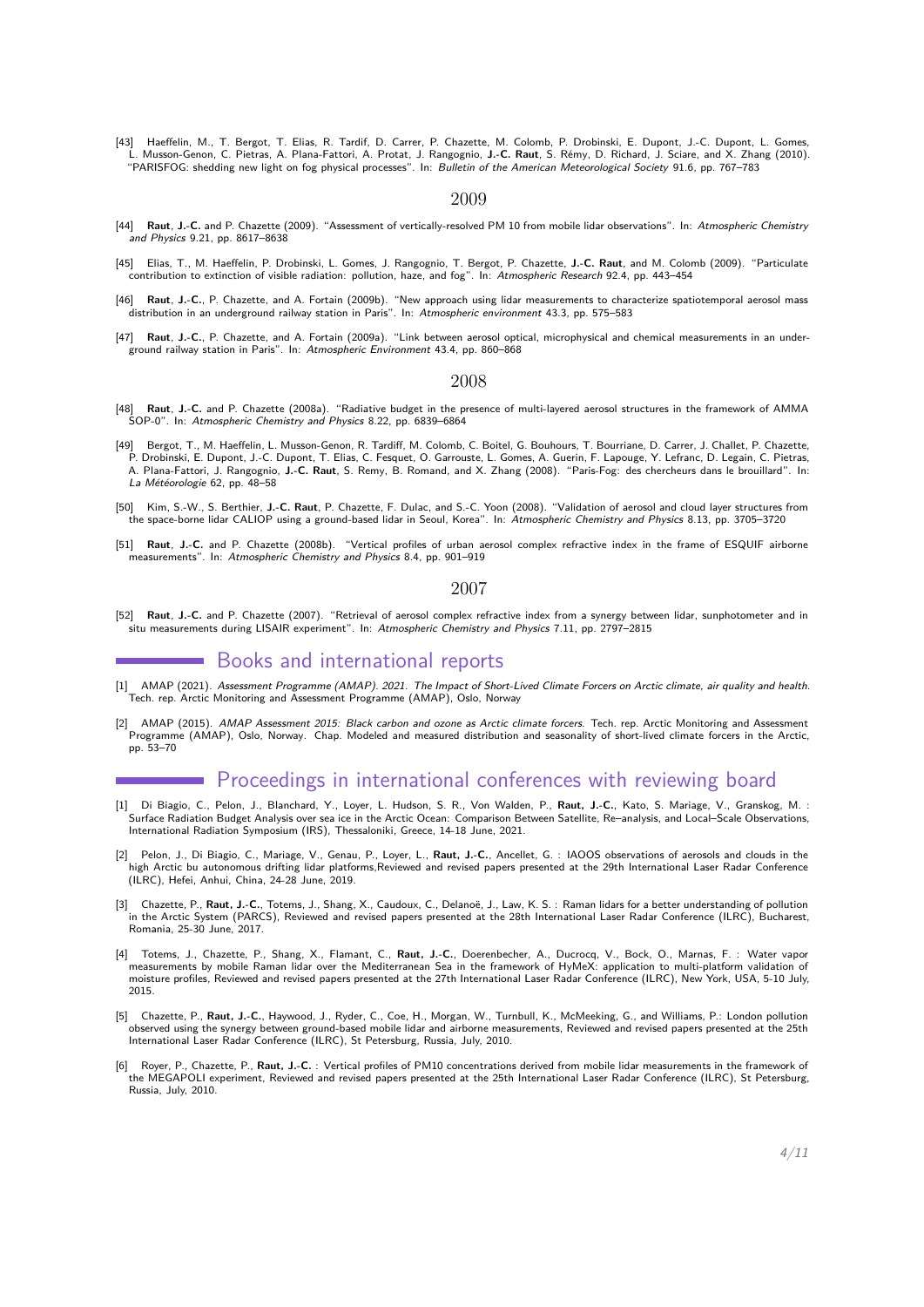- [7] Lemaître, C., Flamant, C., Cuesta, J., **Raut, J.-C.**, Chazette, P., Formenti, P., and Pelon, J. : Dust aerosol radiative forcing over west africa: A case study from the AMMA SOP, Reviewed and revised papers presented at the 25th International Laser Radar Conference (ILRC), St Petersburg, Russia, July, 2010.
- [8] **Raut, J.-C.**, Royer, P. , Chazette, P. , Haywood, J.: Lidar observations by circling the London orbital motorway, Proceedings of the International Symposium on Tropospheric Profiling, Delft, The Netherlands, 19-23 October 2009.
- [9] Royer, P., Chazette, P., Lardier, M., **Raut, J.-C.**, Sauvage, L.: A next generation of mobile Raman lidar: application to the MEGAPOLI project, Proceedings of the International Symposium on Tropospheric Profiling, Delft, The Netherlands, 19-23 October 2009.
- [10] Elias, T., Haeffelin, M., Drobinski, P., Gomes, L., Rangognio, J., Bergot, T., Chazette, P., **Raut, J.-C.** : Extinction of light during the fog life cycle: a result from the ParisFog experiment, AIP Conference proceedings of the International Radiation Symposium (IRS), Foz do Iguaçu, Brazil, 3-8 August, 2008.
- [11] Kim, S.-W., Yoon, S.-C., Chung, E.-S., Sohn, B.-J., Berthier, S., **Raut, J.-C.**, Chazette, P., Dulac, F. : Initial assessment of spacebased lidar CALIOP aerosol and cloud layer structures through inter-comparison with a ground-based back-scattering lidar and CloudSat, AIP Conference proceedings of the International Radiation Symposium (IRS), Foz do Iguaçu, Brazil, 3-8 August, 2008.
- [12] **Raut, J.-C.** and Chazette, P: Application of lidar for radiative calculations in the frame of AMMA SOP-0, Reviewed and revised papers presented at the 24th International Laser Radar Conference (ILRC), Boulder, USA, Ed. M. Hardesty, S. Mayor et al., Vol. 1, pp 409-412, presented at ...<br>23-27, June, 2008.
- [13] **Raut, J.-C.**, Chazette, P. and Fortain, A.: Lidar measurements of aerosols in an underground station, Reviewed and revised papers presented at the 24th International Laser Radar Conference (ILRC), Boulder, USA, Ed. M. Hardesty, S. Mayor et al., Vol. 2, pp 971-974, 23-27, June, 2008.
- [14] Chazette, P., Sanak, J., **Raut, J.-C.**, Berthier, S.: Mini-lidar for balloon-borne and aircraft-borne measurements, Reviewed and revised papers presented at the 24th International Laser Radar Conference (ILRC), Boulder, USA, Ed. M. Hardesty, S. Mayor et al., Vol. 1, pp 95-98, 23-27, June, 2008.
- [15] Kim, S.-W., Berthier, S., **Raut, J.-C.**, Chazette, P., Dulac, F., Yoon, S.-C.: Validation of aerosol and cloud layer structures from the<br>space-borne lidar CALIOP using a ground-based lidar in Seoul, South Korea, Revie Laser Radar Conference (ILRC), Boulder, USA, Ed. M. Hardesty, S. Mayor et al., Vol. 2, pp 1157-1160, 23-27, June, 2008.
- [16] Chazette, P., Gros, V., Pham, M., **Raut, J.-C.**, Bonsang, B., Sanak, J., Tombette, M. and Cuesta, J.: Lidar, a tool to constrain the traffic emissions: application to LISAIR program, Reviewed and revised papers presented at of the 24th International Laser Radar Conference (ILRC),<br>Boulder, USA, Ed. M. Hardesty, S. Mayor et al., Vol. 2, pp 677-680, 23-27, June, 2
- [17] Sauvage, L., Guinot, B., Mazoué, S., Petilon, O., Loaëc, S., Lolli, S., Rouget, V., **Raut, J.-C.**, and Chazette, P.: A new method of 2D air quality monitoring using a lidar inside an underground railways station, Reviewed and revised papers presented at the 24th International Laser Radar Conference (ILRC), Boulder, USA, Ed. M. Hardesty, S. Mayor et al., Vol. 2, pp 901-904, 23-27, June, 2008.
- [18] Cuesta, J., Chazette, P., Flamant, P., Bonsang, B., Edouart, D., Estevan, L., Gibert, F., Gros, V., Marnas, F., **Raut, J.-C.**, Sanak, J., Flamant, C.: The French atmospheric mobile observatory for tropospheric physico-chemical processes and climate, Reviewed and revised papers presented at the 24th International Laser Radar Conference (ILRC), Boulder, USA, Ed. M. Hardesty, S. Mayor et al., Vol. 2, pp 877-880, 23-27, June, 2008.
- [19] Kim, S.-W., Yoon, S.-C., Chazette, P., Dulac, F., Berthier, S., **Raut, J.-C.**, Kim, M.-H.: Initial Intercomparison of Aerosol and Cloud Layer Structures Derived from Ground-based Lidar, Space-borne Lidar CALIOP and Spacebased Radar CloudSat Measurements, AIP Conference proceedings of the Asia Oceania Geosciences Society (AOGS) 5th Annual Meeting, Busan, South-Corea, Vol. 1100, pp 392-395, 16-20 June,  $2008$
- [20] Elias, T., Haeffelin, M., Drobinski, P., Gomes, L., Rangognio, J., Bergot, T., Chazette, P., **Raut, J.-C.**, Coulomb, M.: Extinction of Light during the Fog Life Cycle: a Result from the ParisFog Experiment, AIP Conference proceedings of the Asia Oceania Geosciences Society (AOGS) 5th Annual Meeting, Busan, South-Corea, Vol. 1100, pp 165-168, 16-20 June, 2008.
- [21] Pham, M., Chazette, P., Bonsang, B., **Raut, J.-C.**, Gros, V., Gaimoz, C., Sanak, J., Couvert, P., Dulac, F., Moral, P., Sarda, R. and Sciare, J.: Diurnal evolution of inner Paris COV and aerosol concentrations coupling lidar and in situ measurements performed during the LISAIR<br>program, Proceedings of the 6th International Conference on Urban Air Quality (UAQ), C
- [22] Raut, J.-C., Chazette, P., Sanak, J. and Couvert, P.: Tentative to retrieve aerosol complex refractive index from a synergy between lidar and in situ measurements, Reviewed and revised papers presented at the 23rd International Laser Radar Conference (ILRC), Nara, Japan, Ed. C. Nagasawa and N. Sugimoto, pp 491-494, 24-28 July, 2006.

# International conferences with reviewing board

- [1] Flood, V., Strong, K., Walker, K.A., Whaley, C., the AMAP SLCF Modelling Team, incl. Raut, J.-C. : Using Ground-Based Fourier<br>Transform Infrared Spectroscopy to Evaluate Model Concentrations of Short-Lived Climate Forc
- [2] McGee, E., Strong, K., Walker, K.A., Whaley, C., Kivi, R., Notholt, J., the AMAP SLCF Modelling Team, incl. **Raut, J.-C.** : Validation of Short-Lived Climate Forcer Modelling by Ground-Based Near-Infrared Fourier Transform Spectroscopy, CMOS, Saskatoon, 1-8, June, 2022.
- [3] Maillard, J., Ravetta, F., **Raut, J.-C.**, Fochesatto, G.J. , Law, K.S.: Impact of wind speed variability on the surface energy balance and boundary-layer stability in central Alaska, European Geosciences Union (EGU) General Assembly, 2022.
- [4] Ioannidis, E., Law, K.S., **Raut, J.-C.**, Onishi, T., Marelle, L., Roberts, T.J., Barret, B., D'Anna, B., Temime-Roussel, Mölders, N., Mao, J., Simpson, W. : Modelling study – pre-ALPACA campaign: Wintertime Arctic Air Pollution over the Fairbanks region and central Alaska, AGU Fall Meeting, New Orléans, United States and online, 13-17 December, 2021.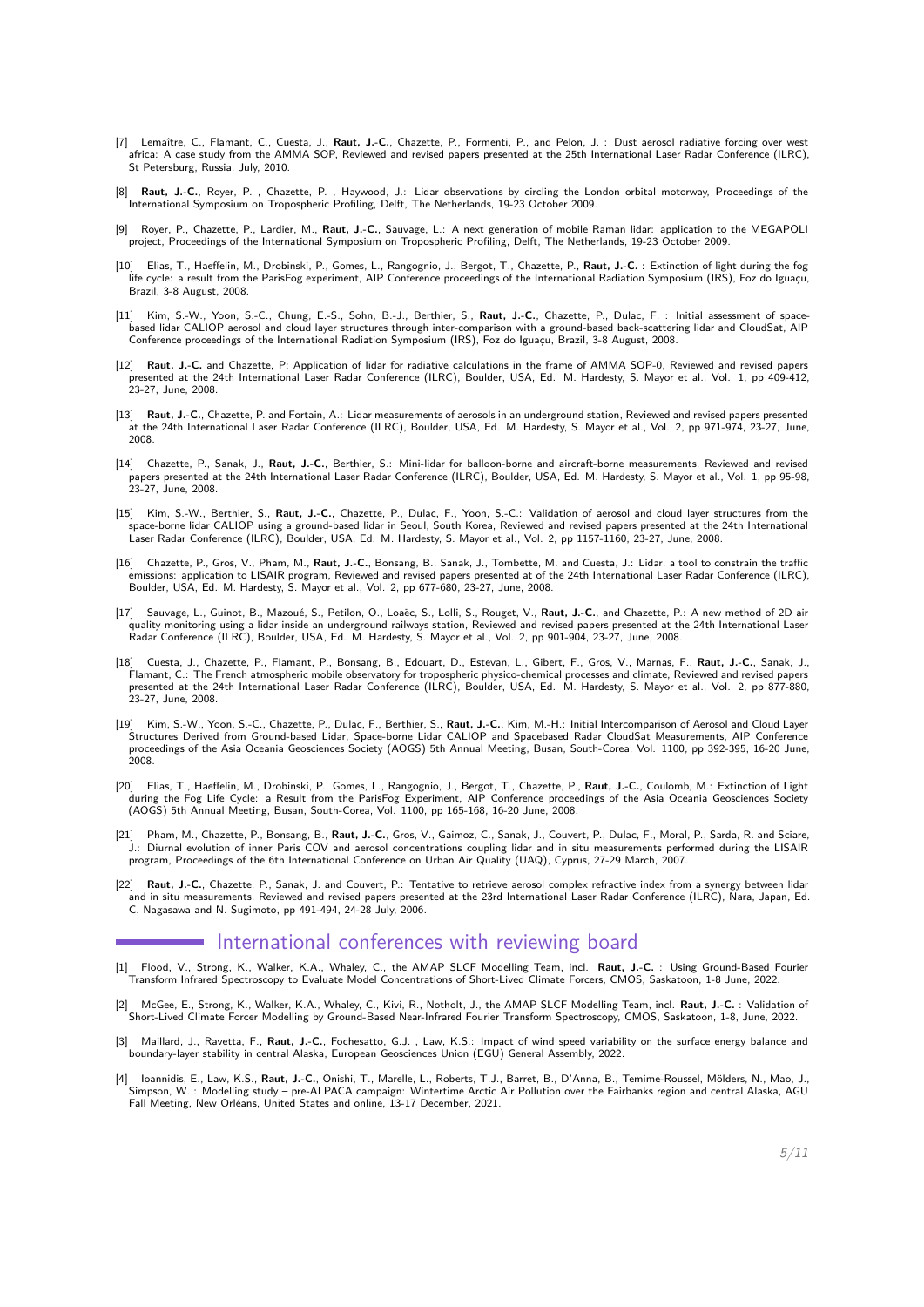- [5] Flood, V., Strong, K., Walker, K.A., Whaley, C., the AMAP SLCF Modelling Team, incl. **Raut, J.-C.** : Evaluating Model Concentrations of Short-Lived Climate Forcers, as Used in the Arctic Monitoring and Assessment Programme, with Ground-Based Fourier Transform Infrared Spectroscopy, AGU Fall Meeting, New Orléans, United States and online, 13-17 December, 2021.
- [6] McGee, E., Strong, K., Walker, K.A., Whaley, C., Kivi, R., Notholt, J., the AMAP SLCF Modelling Team, incl. **Raut, J.-C.** : Validation of Short-Lived Climate Forcer Modelling by Ground-Based Near-Infrared Fourier Transform Spectroscopy, ArcticNet Annual Scientific Meeting, online, 6-10 December, 2021.
- [7] Marelle, L., Myhre, G., **Raut, J.-C.**, Keita, S.A. : Heterogeneous ice nucleation in the WRF-Chem 3.9.1.1 model and its influence on cloud response to volcanic aerosols, International Global Atmospheric Chemistry conference (IGAC), online, 12-17 September, 2021.
- [8] Ioannidis, E., Law, K.S., **Raut, J.-C.**, Onishi, T., Marelle, L., Roberts, T.J., Barret, B., D'Anna, B., Temime-Roussel, B., Kirpes, R.M., Pratt, K.A., Upchurch, L., Quinn, P.K., Andrews, E., Ohata, S., Mori, T., Kondo, Y., Mölders, N., Cesler-Maloney, M., Mao, J., Simpson, W. : Wintertime anthropogenic Arctic Air Pollution over Alaska, International Global Atmospheric Chemistry conference (IGAC), online, 12-17 September, 2021.
- [9] Whaley, C., von Salzen, K., Mahmood, R., Weiss-Gibbons, T., Winter, B., Saunders, L., Eckhardt, S., Arnold, S., Christensen, J., Flanner,<br>M., Fu, J., Gauss, M., Huang, L., Im, U., Klimont, Z., Langer, J., Law, K.S., On **Raut, J.-C.**, Sand, M., Schmale, J., Sharma, S., Thomas, M., Tsyro, S., Watson-Parris, D. : Model simulations of short-lived climate forcers in the Arctic, International Global Atmospheric Chemistry conference (IGAC), online, 12-17 September, 2021.
- : 10] Onishi, T., Law, K.S., Paris, J.-D., Ancellet, G., **Raut, J.-C.**, Nédélec, P., Panchenko, M., Chernov, D., Arshinov, M., Belan, B.<br>WRF-Chem numerical analysis of YAK-AEROSIB aircraft data with BC emissions from Russi International Global Atmospheric Chemistry conference (IGAC), online, 12-17 September, 2021.
- [11] Ioannidis, E., Law, K.S., **Raut, J.-C.**, Onishi, T., Marelle, L., Roberts, T.J., Barret, B., D'Anna, B., Temine-Roussel, B., Mölders, N., Mao, J., Simpson, W.R. : Wintertime Arctic Air Pollution over central Alaska: pre-ALPACA campaign, European Geosciences Union (EGU) General Assembly, online, 19-30 April, 2021.
- [12] Baladima, F., Thomas, J.L., Dumont, M., Voisin, D., Junquas, C., Kumar, R., Marelle, L., **Raut, J.-C.**, Lavaysse, C., Tuzet, F., Biron, R., Modeling large dust deposition events to alpine snow and their impacts: the role of model resolution, European Geosciences Union (EGU) General Assembly, online, 19-30 April, 2021.
- [13] Roberts, T.J., Cesler-Maloney, M., Simpson, W.R., Mao, J., Barret, B., Bekki, S., Temine-Roussel, B., D'Anna, B., Maillard, J., Ravetta, F., **Raut, J.-C.**, Woods, A., Ioannidis, E., Law, K.S. : In-situ characterization of layered pollution in the wintertime Arctic atmosphere by small sensors, European Geosciences Union (EGU) General Assembly, online, 19-30 April, 2021.
- [14] Maillard, J., Ravetta, F., **Raut, J.-C.**, Mariage, V., Pelon, J. : Characterisation and surface radiative impact of Arctic low clouds from the IAOOS field experiment, Arctic Frontiers, online, 1-4 February, 2021.
- [15] Loyer, L., Pelon, J., **Raut, J.-C.**, Mariage, V., Di Biagio, C.: High Arctic surface radiative budget analysis and observation to model comparison, AGU Fall Meeting, online, 1-17 December, 2020.
- [16] Ioannidis, E., Law, K. S., **Raut, J.-C.**, Onishi, T., Kirpes, R. M., Pratt, K. A., Quinn, P. K., Upchurch, L., Marelle, L.: Model investigation of the origins of wintertime Arctic aerosols over northern Alaska, AGU Fall Meeting, online, 1-17 December, 2020.
- [17] Ioannidis, E., Law, K. S., **Raut, J.-C.**, Onishi, T., Simpson, W. R., Kirpes, R. M., and Pratt, K. A. : Wintertime Arctic Air Pollution over<br>Alaska, European Geosciences Union (EGU) General Assembly, online, 4-8 May,
- [18] Law, K. S., Ravetta, F., **Raut**, J.-C., Cailteau-Fischbach, C., Maillard, J., Ioannidis, E., Bekki, S., Wilson, R., Savarino, J., Roberts, T., Barret, B., Martin, E., Madeleine, J.-B., Genthon, C., D'Anna, B. : Aerosol sources and processes in the wintertime-early springtime Arctic, Atelier Hautes Latitudes, Gif-sur-Yvette, France, 7-8 November, 2019.
- [19] Onishi, T., Law, K.S., **Raut, J.-C.**, Fierli, F., Cairo, F., Ravegnani, F., Viciani, S., D'Amato, F., and Borrmann, S. : Transport of aerosols and trace gases into the upper troposphere during the peak Asian monsoon period in summer 2017, Stratosphere-Troposphere Processes And their Role in Climate (SPARC) General Assembly, Kyoto, Japan, 1-5 October, 2018.
- [20] **Raut, J.-C.**, Law, K.S., Onishi, T., Daskalakis, N., Marelle, L., Ellingsen, I. : Impacts of present-day and future shipping emissions in the Barents Sea region, International Global Atmospheric Chemistry conference (IGAC), Kagawa, Japan, 25-29 September, 2018.
- [21] Law, K.S., Onishi, T., Paris, J.-D., Ancellet, G., **Raut, J.-C.**, Nédélec, P., Panchenko, M., Chernov, D., Arshinov, M., Belan , B. : Towards improved quantification of Russian oil and gas extraction emissions based on analysis of YAK-AEROSIB aircraft data, International Global Atmospheric Chemistry conference (IGAC), Kagawa, Japan, 25-29 September, 2018.
- [22] Onishi, T., Law, K.S., **Raut, J.-C.**, Fierli, F., Cairo, F., Ravegnani, F., Viciani, S., D'Amato, F., and Borrmann, S. : Transport of aerosols and trace gases into the upper troposphere during the peak Asian monsoon period in summer 2017, International Global Atmospheric Chemistry conference (IGAC), Kagawa, Japan, 25-29 September, 2018.
- [23] Thomas, J. L., Polashenski, C. M., Soja, A. J., Marelle, L., Casey, K., Choi, H. D., **Raut, J.-C.**, Wiedinmyer, C., Emmons, L. K., Fast,<br>J. D., Pelon, J., Law, K. S., Flanner, M. G., Dibb, J. E. : Quantifying black Canada, POLAR-2018, Davos, Switzerland, 15-26 June, 2018.
- [24] Totems, J., Chazette, P. and **Raut, J.-C.** : Summertime tropospheric water vapor measurements above the Arctic Circle by Raman lidar and comparison to weather model, European Geosciences Union (EGU) General Assembly, Vienna, Austria, 8-13 April, 2018.
- [25] Thomas, J. L., Polashenski, C. M., Soja, A. J., Marelle, L., Casey, K., Choi, H. D., **Raut, J.-C.**, Wiedinmyer, C., Emmons, L. K., Fast, J. D., Pelon, J., Law, K. S., Flanner, M. G., Dibb, J. E. : Quantifying black carbon deposition over the Greenland ice sheet to forest fires in<br>Canada, 14th International Conference on the Physics and Chemistry of Ice, PCI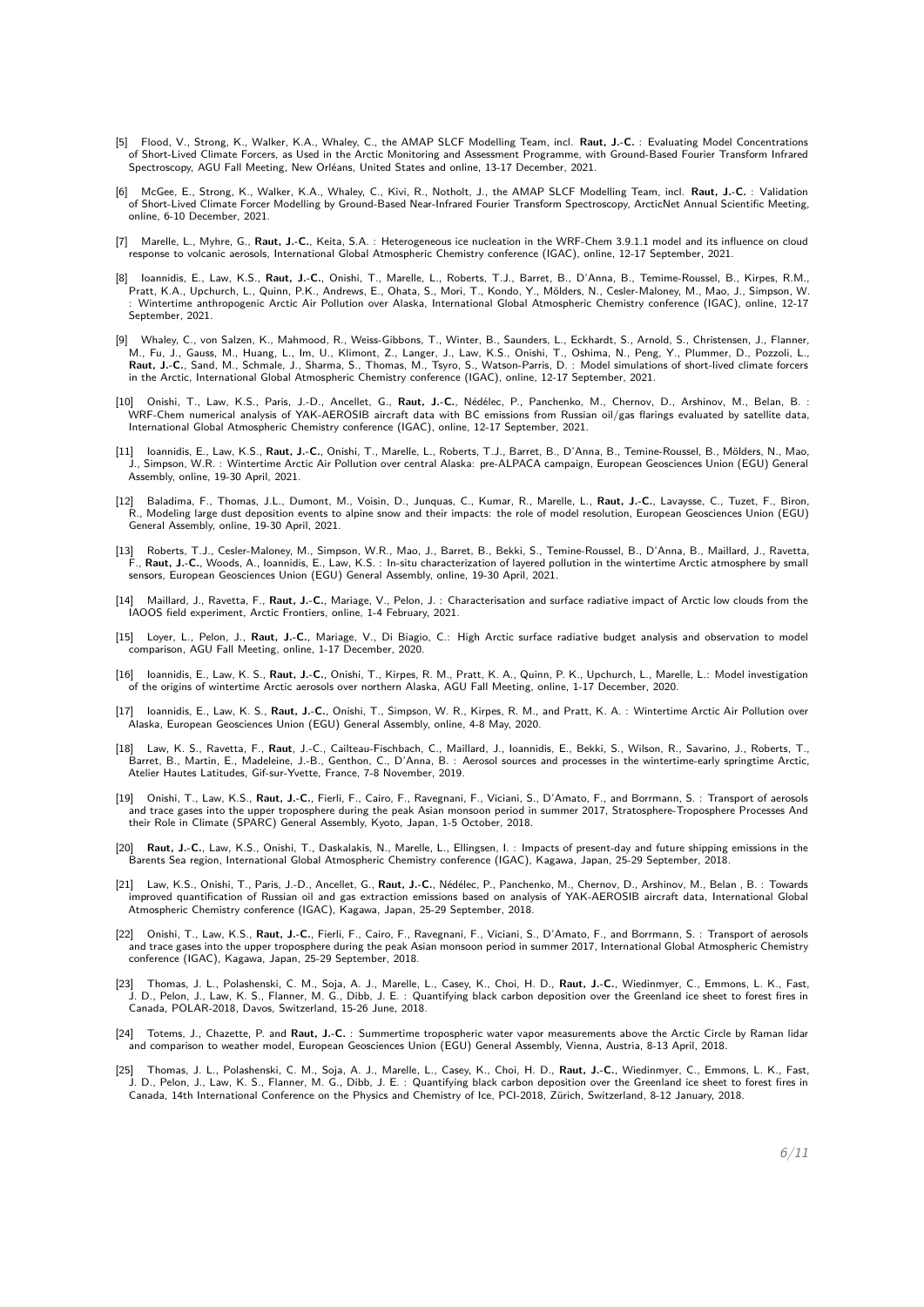- [26] Pelon, J., Di Biagio, C., Mariage, V., Blanchard, Y., Ancellet, G., **Raut, J.-C.**, Sennechael, N. : Study of Aerosol Properties North of<br>Svalbard from Autumn 2014 to Spring 2015 Using Combined V4 CALIOP Data, Ice-base AGU Fall Meeting, New Orleans, United States, 11-15 December, 2017.
- [27] **Raut, J.-C.**, Marelle, L., Fast, J.D., Thomas, J.L., Weinzierl, B., Law, K.S., Berg, L.K., Roiger, A., Easter, R.C., Heimerl, K., Onishi, T., Delanoë, J., Schlager, H. : Cross-polar Transport and Scavenging of Siberian Aerosols Containing Black Carbon During the 2012 ACCESS<br>Summer Campaign, Second PACES Workshop, Victoria, Canada, 27-29 June, 2017.
- [28] Marelle, L., **Raut, J.-C.**, Law, K.S. : Comparing the effect of remote emissions and emerging local sources of Arctic pollution on Arctic<br>aerosols and ozone and their impacts, Second PACES Workshop, Victoria, Canada,
- [29] Thomas, J. L., Polashenski, C. M., Soja, A. J., Marelle, L., Casey, K., Choi, H. D., **Raut, J.-C.**, Wiedinmyer, C., Emmons, L. K., Fast, J. D., Pelon, J., Law, K. S., Flanner, M. G., Dibb, J. E. : Quantifying black carbon deposition over the Greenland ice sheet to forest fires in Canada, Second PACES Workshop, Victoria, Canada, 27-29 June, 2017.
- [30] **Raut, J.-C.**, Marelle, L., Fast, J.D., Thomas, J.L., Weinzierl, B., Law, K.S., Berg, L.K., Roiger, A., Easter, R.C., Heimerl, K., Onishi, T., Delanoë, J., Schlager, H. : Cross-polar Transport and Scavenging of Siberian Aerosols Containing Black Carbon During the 2012 ACCESS<br>Summer Campaign, CATCH (the Cryosphere and ATmospheric CHemistry), Guyancourt, France, 19
- [31] Marelle, L., **Raut, J.-C.**, Law, K.S., Berg, L.K., Fast , J.D., Easter, R.C., Shrivastava, M., Thomas, J.L. : Improvements to the WRF-Chem model for quasi-hemispheric simulations of aerosols and ozone in the Arctic, CATCH (the Cryosphere and ATmospheric CHemistry), Guyancourt, France, 19-20 April, 2017.
- [32] Di Biagio, C., Pelon, J., Ancellet, G., Bazureau, A., Mariage, V., **Raut, J.-C.**, Thomas, J. L. : Arctic aerosol measurements and transport in the frame of the Ice-Atmosphere-Ocean Observing System (IAOOS) project, CATCH (the Cryosphere and ATmospheric CHemistry), Guyancourt, France, 19-20 April, 2017.
- [33] Thomas, J. L., Polashenski, C. M., Soja, A. J., Marelle, L., Casey, K., Choi, H. D., **Raut, J.-C.**, Wiedinmyer, C., Emmons, L. K., Fast, J.<br>D., Pelon, J., Law, K. S., Flanner, M. G., Dibb, J. E. : Tracing the origin fires in Canada, CATCH (the Cryosphere and ATmospheric CHemistry), Guyancourt, France, 19-20 April, 2017.
- [34] **Raut, J.-C.**, Marelle, L., Fast, J., Thomas, J. L., Weinzierl, B., Law, K. S., Berg, L., Roiger, A., Easter, R., Heimerl, K., Onishi, T., Delanoë, J., Schlager, H. : Cross-polar Transport and Scavenging of Siberian Aerosols Containing Black Carbon During the 2012 ACCESS<br>Summer Campaign, ASSW (Arctic Science Summit Week), Prague, Czech Republic, 31 March - 7
- [35] Daskalakis, N., **Raut, J.-C.**, Marelle, L., Thomas, J., Onishi, T., Law, K.S. : Effect of shipping emissions on present and future atmospheric composition over the Barents Sea, AGU Fall Meeting, San Francisco, United States, 12-16 December, 2016.
- [36] Totems, J., Chazette, P., Shang, X., **Raut, J.-C.**, De Cacqueray, V. : Summertime tropospheric water vapor measurements above the Arctic Circle by Raman lidar and comparison to weather model reanalyses, AGU Fall Meeting, San Francisco, United States, 12-16 December, 2016.
- [37] Thomas, J. L., Polashenski, C. M., Soja, A., Dibb, J. E., Choi, H.-D., Flanner, M. G., Bergin, M., Casey, K., Chen, J. Y., Courville, Z. R., Lai, A. M., **Raut, J.-C.**, Schauer, J. J., Shafer, M. M. : Modeling Transport and Processing of Light Absorbing Aerosols Deposited on the Greenland Ice Sheet in 2013, AGU Fall Meeting, San Francisco, United States, 12-16 December, 2016.
- [38] Daskalakis, N., **Raut, J.-C.**, Marelle, L., Thomas, J., Onishi, T., Law, K.S. : Effect of shipping emissions on atmospheric composition over the Barents Sea, International Global Atmospheric Chemistry conference (IGAC), Breckenridge, CO, USA, 26-30 September, 2016.
- [39] Roiger, A., Thomas, J. L., Kim, J., **Raut, J.-C.**, Weinzierl, B., Reiter, A., Scheibe, M., Marelle, L., Law, K. S., Schlager, H. : First Emission Estimates From Oil and Gas Exploration and Production Activities in the Norwegian Sea, International Global Atmospheric Chemistry conference (IGAC), Breckenridge, CO, USA, 26-30 September, 2016.
- [40] Bucci, S., Fierli, F., Cairo, F., Ravetta, F., **Raut, J.-C.**, Cristofanelli, P., Decesari, S., Größ, J. : Impact of the summer circulation regimes on the vertical tropospheric distribution of pollutants and aerosol processes over the Western Mediterranean area, International Global Atmospheric Chemistry conference (IGAC), Breckenridge, CO, USA, 26-30 September, 2016.
- [41] Di Biagio, C., Gaimoz, C., Grand, N., Ancellet, G., Attié, J.-L., Beekmann, M., Borbon, A., Bucci, S., Doppler, L., Dubuisson, P., Fierli, F., Mallet, M., **Raut, J.-C.**, Ravetta, F., Sartelet, K., Formenti, P. : Distribution, optical properties, and radiative effect of pollution aerosols in the western Mediterranean basin from TRAQA and SAFMED airborne observations, European Aerosol Conference (EAC), Tours, France, 4-9 September, 2016.
- [42] Bucci, S., Fierli, F., Ravetta, F., **Raut, J.-C.**, Cristofanelli, P., Decesari, S., Diliberto, L., Gröss, J., Pap, I., Weinhold, K., Wiedensohler, A., Cairo, F. : Dispersion and transport of tropospheric aerosol and pollutants in the Western Mediterranean: the role of the Po Valley under different transport regimes, European Geosciences Union (EGU) General Assembly, Vienna, Austria, 17-22 April, 2016.
- [43] De Caqueray, V., Chazette, P., Totems, J., **Raut, J.-C.**, Shang, X. : A N2-Raman lidar on-board ULA for Arctic atmospheric studies, European Geosciences Union (EGU) General Assembly, Vienna, Austria, 17-22 April, 2016.
- [44] **Raut, J.-C.**, Quennehen B., Ancellet G., Bazureau A., Pelon J., Law K. S., Thomas J. L., Blanchard Y. : Evaluation of modelled aerosol distributions in the Artic using CALIOP, AGU Fall Meeting 2015, San Francisco, United States, 14-18 December, 2015.
- [45] Marelle L., **Raut, J.-C.**, Law K. S., Thomas J. L., Fast J. D., Berg L., Shrivastava M., Easter R., Herber A. : Current and future contributions of local emissions from shipping and hydrocarbon extraction flaring to short lived pollutants in the Arctic, AGU Fall Meeting, San Francisco, United States, 14-18 December, 2015.
- [46] Pelon J., Mariage V., Blouzon F., Geyskens N., Victori S., Amarouche N., Drezen C., Guillot A., Calzas M., Garracio M., Desautez A., **Raut, J.-C.**, et al. : Arctic aerosol and cloud measurements in the frame of the Ice-Atmosphere-Ocean Observing System (IAOOS) project, AGU Fall Meeting, San Francisco, United States, December, 2015.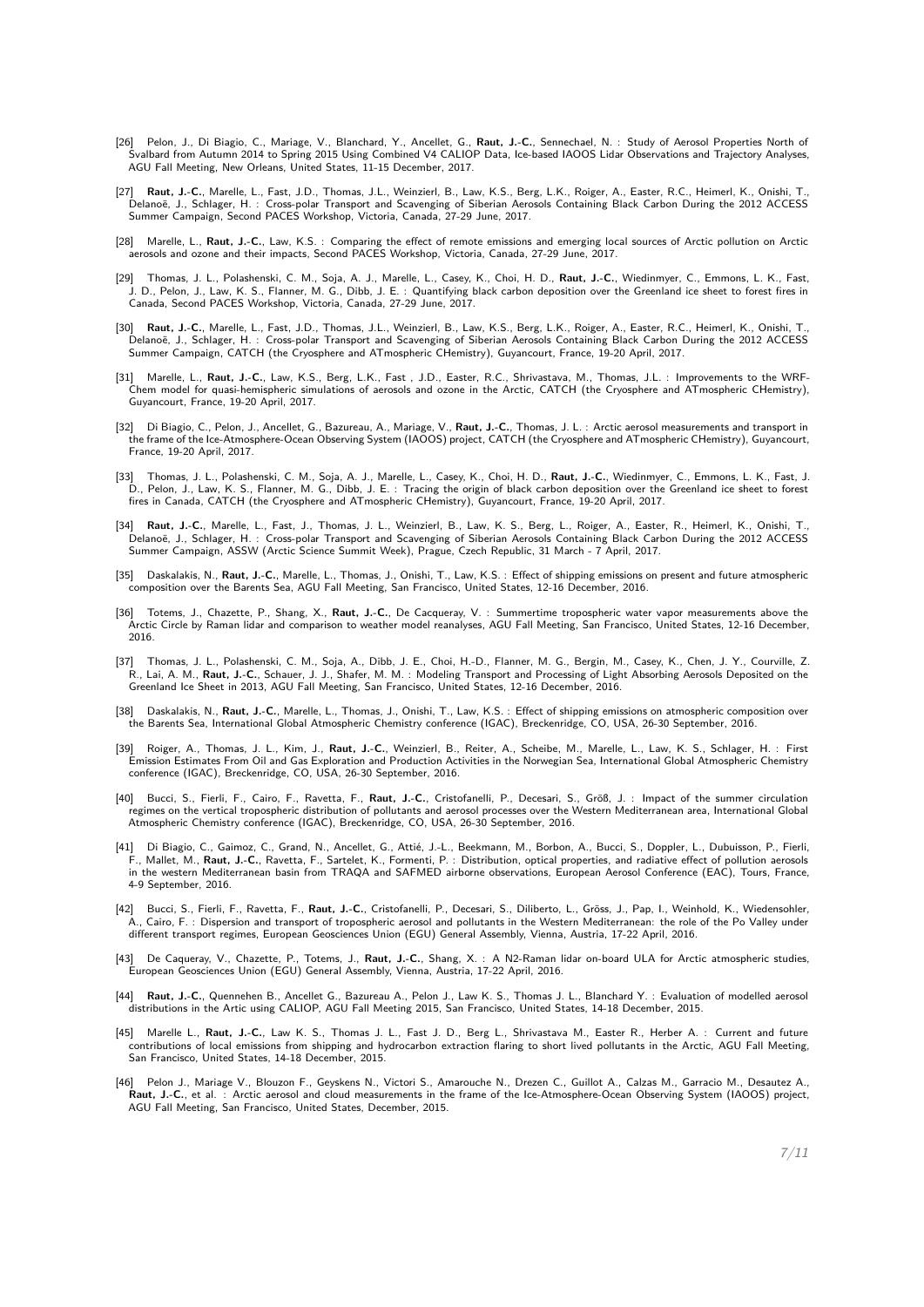- [47] Flamant, C., Chazette, P., Lee, K.-O., **Raut, J.-C.**, Bock, O., Shang, X., Totems, J. : Large scale moisture patterns and their link with heavy precipitation events during the HyMeX SOP1, 9th HyMeX Workshop, Mykonos Island, Greece, 21-25 September, 2015.
- [48] Chazette, P., Flamant, C., Shang, X., Totems, J., **Raut, J.-C.**, Doerenbecher, A., Ducrocq, V., Fourrié, N., Bock, O., Cloché, S. : Coherence between multi-instrument and multi-model atmospheric moisture retrievals in the framework of the HyMeX SOP1, 9th HyMeX Workshop, Mykonos Island, Greece, 21-25 September, 2015.
- [49] Lee, K.-O., FLamant, C., Ducrocq, V., Delanoë, J., **Raut, J.-C.**, Chazette, P., Fourrié, N., Labatut, L., Bock, O. : Multi-scale interactions between moist-air flow and deep convection during HyMeX IOP15a heavy precipitation event, 9th HyMeX Workshop, Mykonos Island, Greece, 21-25 September, 2015.
- [50] Boynard, A., Safieddine, S., Coheur, P.-F., Hurtmans, D., Quennehen, B., **Raut, J.-C.**, Law, K.S., Clerbaux, C. : East Asian Monsoon and Tropospheric Ozone from IASI/MetOp, ATMOS (Advances in Atmospheric Science and Applications), Heraklion, Greece, June, 2015.
- [51] Chazette, P., Flamant, C., Totems, J., Shang, X., **Raut, J.-C.**, Bouffiès-Clocher, S., Doerenbecher, A., Ducrocq, V. : Coherence between multi-instrument and multi-model atmospheric moisture retrievals and a ground-based Raman-lidar reference in the framework of the HyMeX SOP 1, European Geosciences Union (EGU) General Assembly, Vienna, Austria, April, 2015.
- [52] Stohl, A, and the ECLIPSE-team : The ECLIPSE (Evaluating the CLimate and Air Quality ImPacts of Short-livEd Pollutants) EU project, European Geosciences Union (EGU) General Assembly, Vienna, Austria, April, 2015.
- [53] Marelle, L., Thomas, J.L., Law, K.S., **Raut, J.-C.**, Jalkanen, J.-P., Johansson, L., Roiger, A., Schlager, H., Kim, J., Reiter, A., Weinzierl,<br>B., Rose, M. : Local and regional scale impacts of Arctic shipping emissio (AGU), Fall Meeting, San Francisco, 9-13 December, 2014.
- [54] Roiger, A., Thomas, J. L., Schlager, H., Law, K. S., **Raut, J.-C.**, Marelle, L., Tuccella, P., Kim, J., Reiter, A., Schäfler, A., Weinzierl, B. : Quantifying emerging local anthropogenic emissions in the Arctic region: the ACCESS aircraft campaign experiment, Arctic Change meeting, Ottawa, Canada, 8-12 December, 2014.
- [55] Law, K.S., Ancellet, G., **Raut, J.-C.**, Thomas, J.L., Pelon, J., Marelle, L., Quennehen, B., Tuccella, P., Long, Y., Paris, J.-D., Pison, I., Jacobi, H.-W., Turquety, S., Jourdan, O., Roiger, A., Schlager, H., Weinzierl, B., CLIMSLIP/POLARCAT/ACCESS-EU project teams : Remote and Local Sources of Arctic Air Pollution, Arctic Change meeting, Ottawa, Canada, 8-12 December, 2014.
- [56] Tuccella, P., Thomas, J.L., Law, K.S., **Raut, J.-C.**, Kim, J., Roiger, A., Schlager, H. : The impact of emissions from oil/gas extraction in the Arctic: a regional case study using WRF/Chem and aircraft campaign measurements from the EU ACCESS project, Arctic Change meeting, Ottawa, Canada, 8-12 December, 2014.
- [57] Marelle, L., Thomas, J.L., Law, K.S., **Raut, J.-C.**, Jalkanen, J.-P., Johansson, L., Roiger, A., Schlager, H., Kim, J., Reiter, A., Weinzierl,<br>B., Rose, M. : Local and regional scale impacts of Arctic shipping emissio Canada, 8-12 December, 2014.
- [58] Marelle, L., **Raut, J.-C.**, Thomas, J.L., Law, K.S. : Transport of European aerosols to the Arctic in spring 2008, Colloque 2014 du Comité National Français de Géodésie et de Géophysique, Orléans, France, November, 2014.
- [59] Quennehen, B., **Raut, J.-C.**, Law, K.S., Ancellet, G., Bazureau, A., Thomas, J.L., Daskalakis, N., Myriokefalitakis, S., Safieddine, S., Clerbaux, C., Klimont, Z., Kim, S.-W., Yoon, S.-C., Hu, M., Wang, J., Zhu, T., ECLIPSE modelling team, : Evaluation of multi-model<br>short-lived climate forcer distributions over East Asia using in-situ remote-sensing, and s Global Atmospheric Chemistry conference, Natal, Brazil, 22 - 26 September, 2014.
- [60] Quennehen, B., **Raut, J.-C.** , Law, K.S., Ancellet, G., Bazureau, A., Thomas, J. L., Daskalakis, N., Myriokefalitakis, S., Klimont, Z., Safieddine, S., Clerbaux, C., Kim, S. W., Yoon, S. C., Hu, M., Wang, J., Zhu, T. : Long-range transport of pollution aerosols in East-Asia: Regional model evaluation over case studies in summer 2008, International Aerosol Conference (IAC), Busan, South Korea, 28 August - 2 September, 2014.
- [61] Tuccella, P., Thomas, J. L., Law, K. S., Marelle, L., **Raut, J.-C.**, Kim, J., Roiger, A., Schlager, H. : The impact of emissions from oil/gas extraction in the Arctic: a regional case study using WRF/Chem and aircraft campaign measurements from the EU ACCESS project, 15th Annual WRF user's workshop, Boulder, CO, USA, 23-27 June, 2014.
- [62] Tuccella, P., Curci, G., Visconti, G., Crumeroylle, S., **Raut, J.-C.**, Law, K. S. : Simulation of aerosol-cloud-radiation interaction over Europe with a new SOA scheme within WRF-Chem : evaluation agains IMPACT-EUCAARI and MODIS data, 15th Annual WRF user's workshop, Boulder, CO, USA, 23-27 June, 2014.
- [63] Safieddine, S., Boynard, A., Hadji-Lazaro, J., George, M., Wespes, C., Coheur, P.-F., Hurtmans, D., Quennehen, B., Thomas, J. L., **Raut, J.-C.**, Law, K. S., Loyola, D., Valks, P., Hao, N., Pfister, G., and Clerbaux C.: Tropospheric ozone from the thermal infrared IASI/MetOp sounder: Global and local assessment,The 2014 EUMETSAT Meteorological Satellite Conference, Geneva, Switzerland, Sept., 2014.
- [64] Safieddine, S., Boynard, A., Coheur, P.-F., Hurtmans, D., Pfister, G., Quennehen, B., Thomas, J. L., **Raut, J.-C.**, Law, K. S., Klimont, Z., Hadji-Lazaro, J., George, M., and Clerbaux, C.: Tropospheric ozone and carbon monoxide measurement over China as seen by the thermal infrared IASI/MetOp sounder. Dragon 3 mid-term results symposium, Chengdu, China, 26-29 May, 2014.
- [65] Safieddine, S., Boynard, A., Coheur, P.-F., Hurtmans, D., Pfister, G., Quennehen, B., Thomas, J. L., **Raut, J.-C.** , Law, K. S., Hadji-<br>Lazaro, J., George, M., and Clerbaux, C.: Summertime tropospheric ozone assessmen IASI/MetOp sounder and the WRF-Chem model, MOZAIC-IAGOS scientific symposium, Toulouse, France, 12-15 May, 2014.
- [66] Attié, J.-L., Ravetta, F., Durand, P., El Amraoui, L., Ricaud, P., Delon, C., Gheusi, F., Mallet, M., **Raut, J.-C.**, Ancellet, G., Abida, R., Di Biaggio, C., Bernard, F., Dulac, F., Formenti, P., Gaimoz, C., Grand, N., Hache, E., Jambert, C., Jarnot, C., Jaumouillé, E., Nabat, P.,<br>Parmentier, J., Pelon, J., Piguet, B., Sicard, M., Renard, J.-B., Jeannot, M., Fle pollution and air quality experiment over the Mediterranean basin (TRAQA/ChArMEx campaign), European Geosciences Union (EGU) General Assembly, Vienna, Austria, 27 April - 2 May, 2014.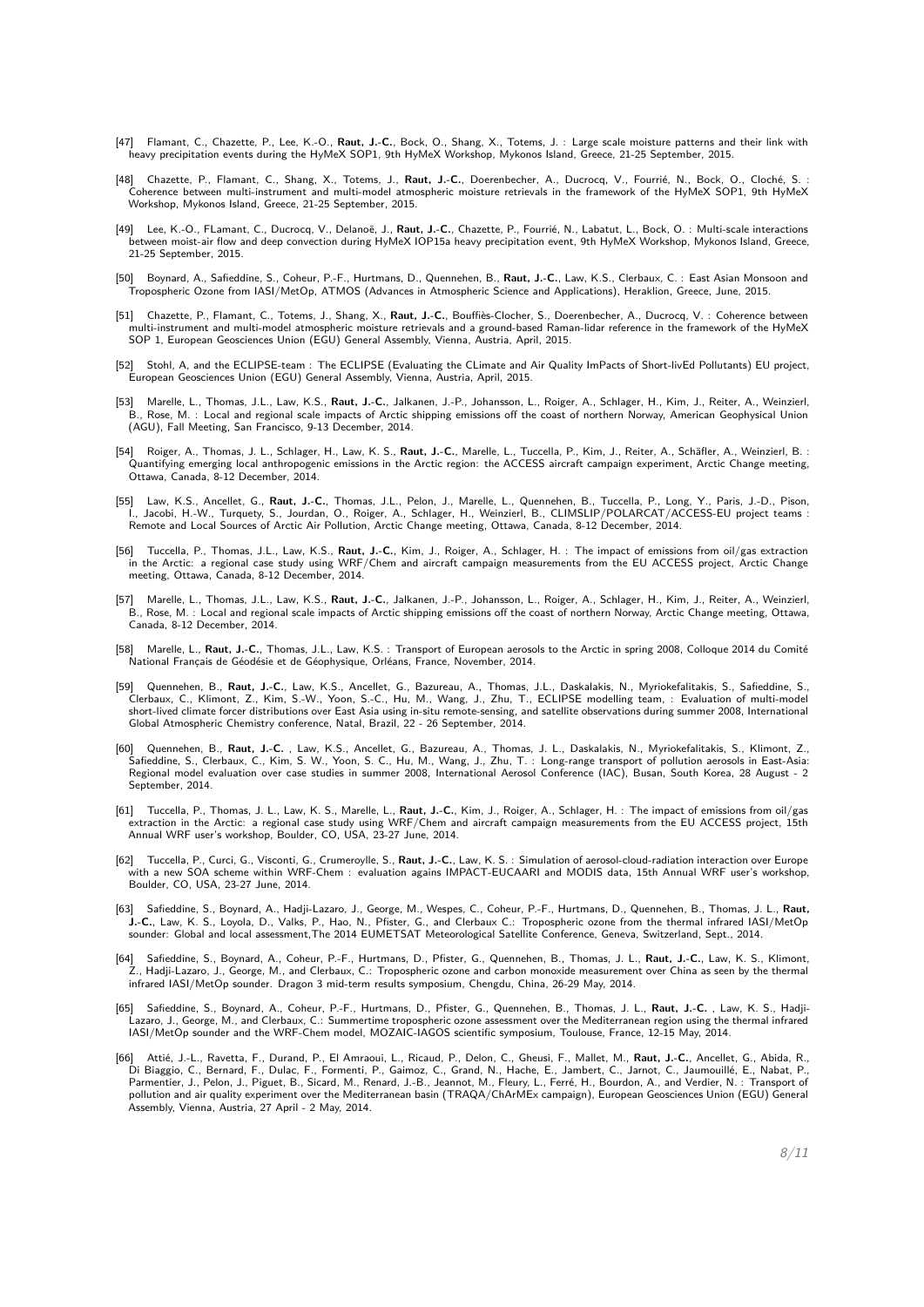- [67] Roiger, A., Thomas, J. L., Schlager, H., Law, K. S., Kim, J., Reiter, A., Schäfler, A., Weinzierl, B., Rose, M., **Raut, J.-C.**, Marelle, L. : Quantifying emerging local anthropogenic emissions in the Arctic region: the ACCESS aircraft campaign experiment, European Geosciences Union (EGU) General Assembly, Vienna, Austria, 27 April - 2 May, 2014.
- [68] Eckhardt, S., Berntsen, T., Cherian, R., Daskalakis, N., Heyes, C., Hodnebrog, O., Kanakidou, M., Klimont, Z., Law, K., Lund, M., Myhre, G., Myriokefalitakis, S., Olivie, D., Quaas, J., Quennehen, B., **Raut, J.-C.**, Samset, B., Schulz, M., Skeie, R., and Stohl, A., : How well is black carbon in the Arctic atmosphere captured by models?, European Geosciences Union (EGU) General Assembly, Vienna, Austria, 27 April - 2 May, 2014.
- [69] Safieddine, S., Boynard, A., Coheur, P.-F., Hurtmans, D., Pfister, G., Quennehen, B., Thomas, J. L., **Raut, J.-C.**, Law, K. S., Klimont, Z., Hadji-Lazaro, J., George, M., and Clerbaux, C.: Summertime tropospheric ozone assessment over the Mediterranean region using the thermal infrared IASI/MetOp sounder and the WRF-Chem model. European Geoscience Union (EGU) General Assembly, Vienna, Austria, 27 April - 2 May, 2014.
- [70] **Raut, J.-C.**, Fast, J., Law, K. S., Weinzierl, B., Rose, M., Kim, J., Thomas, J. L., Marelle, L., Roiger, A., Schlager, H., Reiter, A., Quennehen, B., Ma, P.-L., Singh, B., Rasch, P. J. : Modeling plumes containing black-carbon from Siberian sources to the Arctic, American Geophysical Union (AGU), Fall Meeting, San Francisco, 9-13 December, 2013.
- [71] Kim, J., Roiger, A., Roiger, A., **Raut, J.-C.**, Rose, M., Weinzierl, B., Reiter, A., Thomas, J. L., Marelle, L., Law, K. S., Schlager, H. : Airborne Measurements of Emissions from Oil and Gas Exploration and Production Activities in the Norwegian Sea, American Geophysical Union (AGU), Fall Meeting, San Francisco, 9-13 December, 2013.
- [72] Thomas, J. L., Law, K. S., Marelle, L., **Raut, J.-C.**, Jalkanen, J.-P., Johansson, L., Roiger, A., Schlager, H., Kim, J., Weinzierl, B., Reiter, A., Rose, M., Fast, J. : Modeling Arctic shipping pollution impacts off the coast of Northern Norway, American Geophysical Union (AGU), Fall Meeting, San Francisco, 9-13 December, 2013.
- [73] Roiger, A., Schlager, H., Thomas, J. L., Law, K. S., Kim, J., Reiter, A., Schäfler, A., Weinzierl, B., Rose, M., **Raut, J.-C.**, Marelle, L. : Quantifying emerging local anthropogenic emissions in the Arctic region: the ACCESS aircraft campaign experiment, American Geophysical Union (AGU), Fall Meeting, San Francisco, 9-13 December, 2013.
- ,74] Quennehen, B., **Raut, J.-C.**, Law, K. S., Ancellet, G., Bazureau, A., Thomas, J. L., Daskalakis, N., Myriokefalitakis, S., Saffiedine, S.<br>Kim, S.-W., Yoon, S.-C., Hu, M., Wang, J., Zhu, T. : Evaluation of multi-model and satellite observations during summer 2008, American Geophysical Union (AGU), Fall Meeting, San Francisco, 9-13 December, 2013.
- .75] Im, U., Daskalakis, N., Myriokefalitakis, S., Kanakidou, M., Quennehen, B., **Raut, J.-C.**, Law, K., Klimont, Z., Kupiainen, K., Heyes, C., Eckhardt, S., Stohl, A., Lund, M.T., Skeie, R.B., Schulz, M., Olivie, D.J.L.,
- [76] Collins, B. and the ECLIPSE Team: Evaluating the Climate and Air Quality Impacts of Short-lived Pollutants, ACCENT-Plus Symposium, Urbino, Italy, 17-20 September, 2013.
- [77] Kim, J., Roiger, A., Roiger, A., **Raut, J.-C.**, Rose, M., Weinzierl, B., Reiter, A., Thomas, J. L., Marelle, L., Law, K. S., Schlager, H. : Airborne Measurements of Emissions from Oil and Gas Exploration and Production Activities in the Norwegian Sea, European Aerosol Conference (EAC), Prague, Czech Republicn 1-6 September, 2013.
- [78] Fast J. D. , Law, K. S., Thomas, J. L., Quennehen, B., **Raut, J.-C.**, Ma, P. L., Singh, B., and Rasch, P. J. : Quasi-Hemispheric Simulations of Black Carbon Transport to the Arctic using the CAM5 Physics in WRF, 14th Annual WRF Users' Workshop, Boulder, CO, USA, 24–28 June 2013.
- [79] Emmons, L.K., Tilmes, S. , Arnold, S.R. , Monks, S.A. , Law, K.S. , Thomas, J. L. , Bouarar, I. , **Raut, J.-C.**, Turquety, S. , Duncan, B. ,<br>Steenrod, S. , Strode, S. , Mao, J. , Flemming, J. , Huijnen, V. , The Scien and DLR-Grace : Model Evaluation with Aircraft Campaign Data: Examples from the POLARCAT Model Intercomparison Project (POLMIP), CCMI (Chemistry-Climate Model Initiative) Workshop, Boulder, CO, USA, 13-17 May 2013.
- [80] Thomas, J. L., Roiger,A., Law, K. S., Schlager, H., Marelle, L., **Raut, J.-C.**, Kim,J., Johansson, L., Jalkanen, J. P., Fast J.D. :Pollution from transit shipping and oil/gas extraction: Implications for future Arctic development, AOS (Arctic Observing Summit), Vancouver, Canada, 30 April – 2 May, 2013.
- [81] Marelle, L., **Raut, J.-C.**, Law, K. S., Ancellet, G., Quennehen, B., Schwarzenboeck, A. : Transport of anthropogenic and biomass burning aerosols from Europe to the Arctic during spring 2008, ASSW (Arctic Science Summit Week), Krakow, Poland, 13-19 April, 2013.
- [82] Thomas, J. L., Marelle, L., **Raut, J.-C.**, Law, K. S., Granier, C., Schlager, H., Roiger,A. : Pollution from transit shipping and oil/gas extraction: Implications for future Arctic development, ASSW (Arctic Science Summit Week), Krakow, Poland, 13-19 April, 2013.
- [83] Quennehen, Q., **Raut, J.-C.**, Law, K., Ancellet, G., Bazureau, A., Pelon, J.: Evaluation of modeled vertical aerosol distribution over East-Asia using in-situ and satellite data, European Geosciences Union (EGU) General Assembly, Vienna, Austria, 7-12 April, 2013.
- [84] Thomas, J. L., **Raut, J.-C.**, Law, K. S., Marelle, L., Ancellet, G., Ravetta, F., Fast, J. D., Pfister, G., Emmons, L. K., Diskin, G. S., Weinheimer, A, Roiger, A, Schlager, H.: Transport and chemistry of anthropogenic pollution and boreal forest fire pollution to the Arctic during summer 2008, European Geosciences Union (EGU) General Assembly, Vienna, Austria, 7-12 April, 2013.
- , Emmons, L. K., Arnold, S. R., Law, K., Thomas, J. L., Turquety, S., Duncan, B. N., Mao, J., Flemming, J., Huijnen, V., Tilmes, S.<br>Monks, S. A., **Raut, J.-C.**, Bouarar, I., Steenrod, S. D., Strode, S. A. : Evaluating the Model Intercomparison Project (POLMIP), American Geophysical Union (AGU), Fall Meeting, San Francisco, December, 2012.
- [86] Quennehen, B., **Raut, J.-C.**, Law, K.S., Thomas, J., Ancellet, G., Bazureau, A., Pelon, J. : Evaluation of modeled vertical aerosol distributions over Europe using in-situ and satellite data, IGAC (International Global Atmospheric Chemistry) conference, Beijing, 17-21 September, 2012.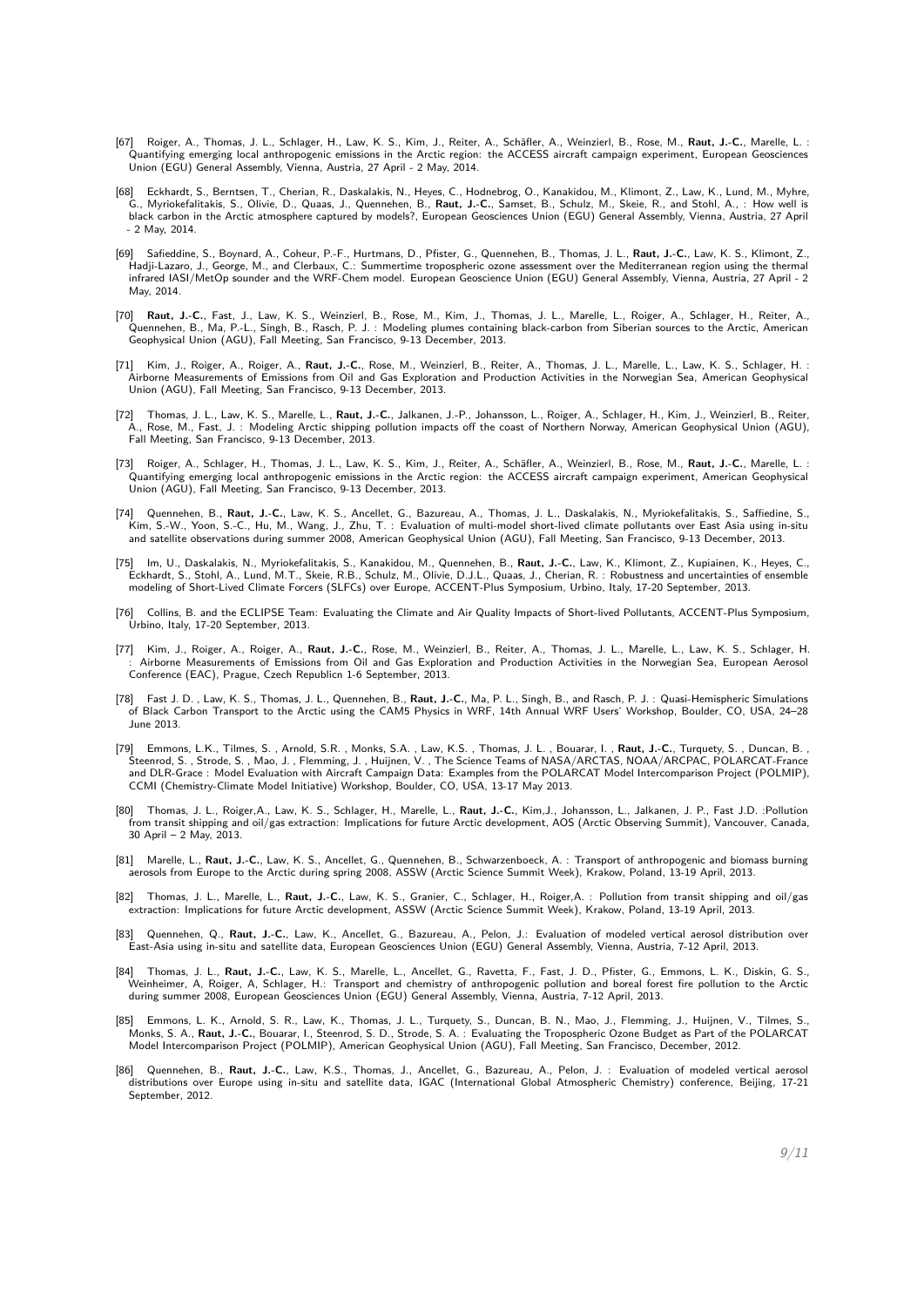- [87] Thomas, J., Roiger, A., **Raut, J.-C.**, Law, K.S., Schlager, H., Granier, C., Marelle, L., Granier, L., Onishi, T., Fast, J.D., Gustafson, W.I. : Changes in Arctic air pollution dur to increased industrial activities, IGAC (International Global Atmospheric Chemistry) conference, Beijing, 17-21 September, 2012.
- [88] **Raut, J.-C.**, Thomas, J., Law, K.S., Ancellet, G., Rasch, P., Fast, J., Pfister, G., Emmons, L. : Transport of anthropogenic pollution and boreal forest fire emissions to the Arctic during summer 2008, IPY (International Polar Year) conference, Montreal, Canada, 22-27 April, 2012.
- [89] Thomas, J. L., Auby, A. , **Raut, J.-C.**, Law, K. C. : Photochemical processing during long-range transport using Eulerian and Lagrangian Approaches, AGU Chapman Conference on Advances in Lagrangian Modeling of the Atmosphere, Grindelwald, Switzerland, 9-14 October, 2011.
- [90] Thomas, J. L. , **Raut, J.-C.**, Law, K. S., Ancellet, G., Fast, J., Pfister, G., Emmons, L., Wiedinmyer, C. , Rasch, P., POLARCAT-France, DLR-GRACE, NASA ARCTAS data teams : Transport of anthropogenic pollution and boreal forest fire emissions to the Arctic during summer 2008, ACCENT Plus Symposium,Urbino, Italy, 13-16 September, 2011.
- [91] Law, K. S., Thomas, J. L., **Raut, J.-C.**, Fast, J., Rasch, P., Arnold, S., Monks, S., Emmons, L., Ravetta, F., Ancellet, G., Auby, A., Weinheimer, A., Diskin, G., Huey, G., schlager, H., Roiger, A., POLMIP modellers, POLARCAT-France, DLR-GRACE data teams : Pollution<br>transport to the Arctic, IUGG (International Union of Geodesy and Geophysics Conference, M
- [92] Thomas, J. L., **Raut, J.-C.**, Law, K. S., Ancellet, G., Rasch, P. , Fast, J. , POLARCAT-France, DLR-GRACE, NASA ARCTAS data teams : Pollution transport pathways to the Arctic during summer 2008, Arctic Monitoring and Assessment Program Meeting, Theme: The Arctic as a Messenger for Global Processes: Climate Change and Pollution, Copenhagen, Denmark, 3-6 May, 2011.
- [93] Royer, P., Chazette, P., Sartelet, K., Beekman, M., Zhang, Q., and **Raut, J.-C.** : Lidar-derived PM10 concentrations and comparison with regional modelling in the frame of MEGAPOLI, European Geosciences Union (EGU) General Assembly, Vienna, Austria, 3 – 8 April, 2011.
- [94] Chazette, P., Bocquet, M., Royer, P., Winiarek, V., **Raut, J.-C.**, Labazuy, P., Gouhier, M., Lardier, M., Cariou, J.-P. : Consistency between the lidar observations and the modelling of the ash plume of Eyjafjöll, European Geosciences Union (EGU) General Assembly, Vienna, Austria, 3 – 8 April, 2011.
- [95] **Raut, J.-C.**, Law K., Ancellet G., Pelon, J., Adam de Villiers R., Turquety S., Rasch P., Fast, J., Ghan S.: Identification of aerosol transport pathways in the Arctic region in early spring from semi-lagrangian tracer advection in Polar-WRF model, IGAC, Halifax, July, 2010.
- [96] Royer, P., Chazette, P., **Raut, J.-C.** : Vertical profiles of PM10 concentrations derived from mobile lidar measurements in the framework of the Megapoli experiment, IGAC, Halifax, July, 2010.
- [97] **Raut, J.-C.**, Chazette, P., Haywood, J., Ryder, C., Coe, H., Morgan, W., Turnbull, K., McMeeking, G., and Williams, P.: Lidar-derived PM10 in the London area, European Geosciences Union (EGU) General Assembly, Vienna, Austria, 2 – 7 May, 2010.
- [98] Chazette, P., **Raut, J.-C.**, Haywood, J., Ryder, C., Coe, H., Morgan, W., Turnbull, K., McMeeking, G., and Williams, P.: Synergy between mobile-ground lidar and airborne measurements during EM25 experiment, European Geosciences Union (EGU) General Assembly, Vienna, Austria, 2 – 7 May, 2010.
- [99] Royer, P., Chazette, P., **Raut, J.-C.** : Mobile lidar within the framework of MEGAPOLI summer experiment, European Geosciences Union (EGU) General Assembly, Vienna, Austria, 2 – 7 May, 2010.
- [100] McConnell, C., Toumi, R., Chazette, P., Raut, J.-C., Haywood, J., Coe, H., Morgan, W., McMeeking, G., Williams, P., and Turnbull, K.: Measuring aerosol distribution and transport in London using a high density solar radiation measurement network, European Geosciences Union (EGU) General Assembly, Vienna, Austria, 2 – 7 May, 2010.
- [101] Royer, P., Chazette, P., Lardier, M., **Raut, J.-C.**, and Sauvage, L. : A new Raman-N2 lidar dedicated to air quality survey, European Geosciences Union (EGU) General Assembly, Vienna, Austria, 2 – 7 May, 2010.
- [102] Lemaître, C., Flamant, C., Cuesta, J., **Raut, J.-C.**, Chazette, P., Formenti, P., and Pelon, J. : Dust aerosol radiative forcing over West Africa : A case study from the AMMA SOP, European Geosciences Union (EGU) General Assembly, Vienna, Austria, 2 – 7 May, 2010.
- [103] **Raut, J.-C.**, Chazette, P., Haywood, J., Coe, H., Royer, P., Mc Connell, C., Morgan, W. : Lidar observations by circling the London orbital motorway, American Geophysical Union (AGU), Fall Meeting, San Francisco, 14 – 19 December, 2009.
- [104] **Raut, J.-C.**, Chazette, P.: Lidar-derived mass concentration profiles in urban environment, European Geosciences Union (EGU) General Assembly, Vienna, Austria, 19 – 24 April, 2009.
- [105] Chazette, P., **Raut, J.-C.**, Sanak, J., Berthier, S., Dulac, F., Kim, SW., and Royer, P.: New Mobile Atmospheric Lidar Systems for Spaceborne Instrument Validation, European Geosciences Union (EGU) General Assembly, Vienna, Austria, 19 – 24 April, 2009.
- [106] Lemaître, C., Flamant, C., Pelon, J., Cuesta, J., Chazette, P. and **Raut, J.-C.** : Dust aerosol radiative effect and forcing over West Africa : A case study from the AMMA SOP, European Geosciences Union (EGU) General Assembly, Vienna, Austria, 19 – 24 April, 2009.
- [107] Cuesta, J., Chazette, P., Flamant, P.H., Bonsang, B., Edouart, D., Estevan, L., Gibert, F., Gros, V., Marnas, F., **Raut, J.-C.**, Sanak, J., Flamant, C.: Atmospheric anthropogenic impacts tracked by the French atmospheric mobile observatory, European Geosciences Union (EGU) General Assembly, Vienna, Austria, 19 – 24 April, 2009.
- [108] Gros, V., Chazette, P., Pham, M., **Raut, J.-C.**, Bonsang, B., Sanak, J., Tombette, M, and Cuesta, J.: Estimation of VOCs and other pollutants traffic emissions in Paris in May 2005 based on in-situ measurements coupled with LIDAR measurements, International Global Atmospheric Chemistry (IGAC), Annecy, France, 7-12 September, 2008.
- [109] Guinot, B., Sauvage, L., Mazoue, S., Loaec, S., Lolli, S., Rouget, V., **Raut, J.-C.**, Chazette, P.: A New Method of 2D Air Quality Monitoring Using a Lidar Inside an Underground Railways Station, Asia Oceania Geosciences Society (AOGS) 5th Annual Meeting, Busan, South-Corea, 16-20 June, 2008.